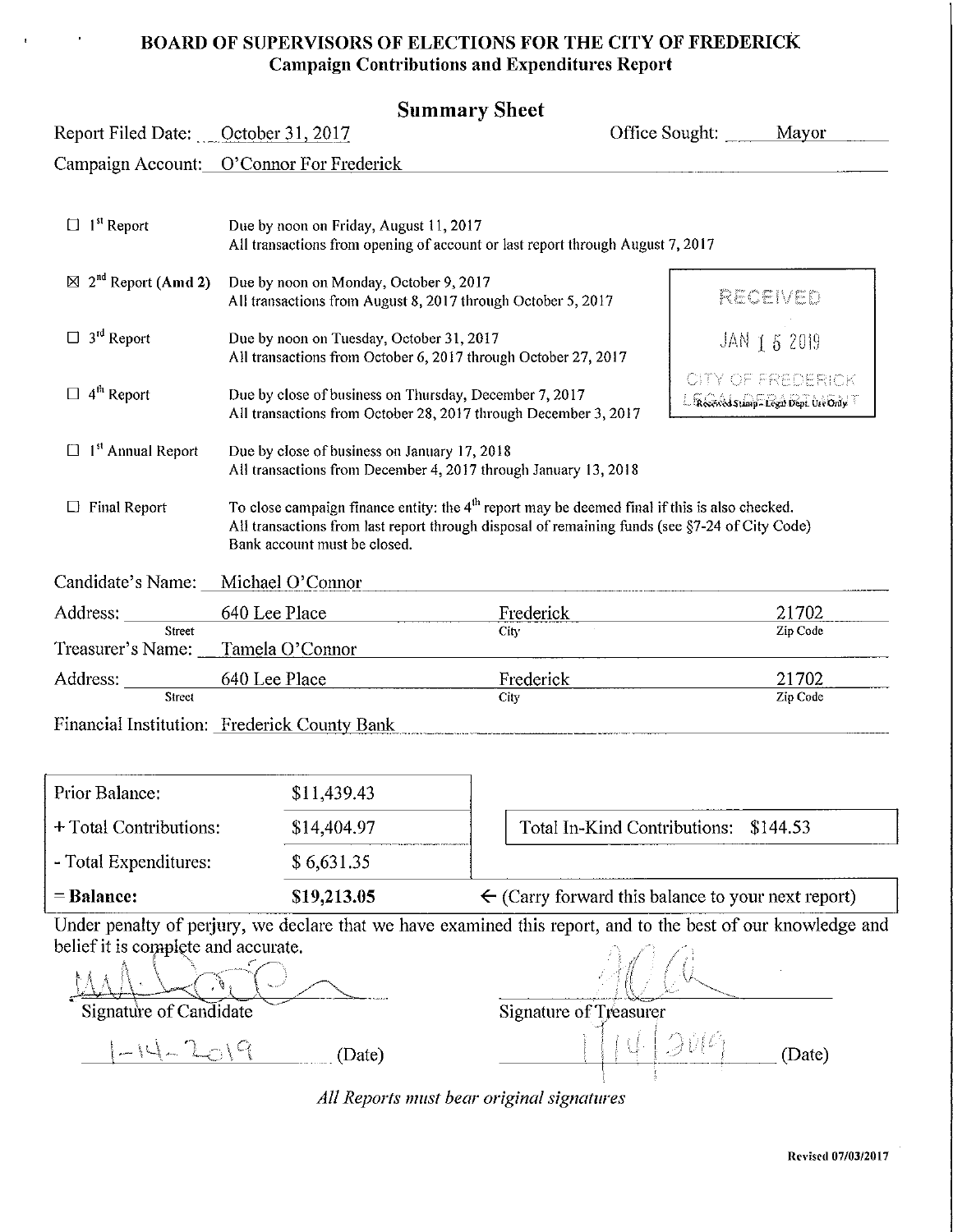## **Contributions**

## (Do Not Include In-Kind)

Campaign Account: O'Connor for Frederick

 $\hat{\mathbf{r}}$ 

 $\ddot{\phantom{1}}$ 

| Date<br>Received | <b>Name and Address of</b>                                                 | <b>Contribution Amount</b> |
|------------------|----------------------------------------------------------------------------|----------------------------|
|                  | <b>Contributor</b>                                                         |                            |
| 08/08/17         | David & June Trone<br>11417 Skipwith Lane<br>Potomac, MD 20854             | \$2,500.00                 |
| 08/08/17         | Marvin Ausherman<br>7420 Hayward Road<br>Frederick, MD 21702               | \$2,500.00                 |
| 08/12/17         | Bill O'Toole (North County Dem's)<br>312 W Main St<br>Emmitsburg, MD 21727 | \$150.00                   |
| 08/16/17         | <b>Ed Prensky</b><br>200 Stone Springs Ln<br>Middletown, MD 21769          | \$50.00                    |
| 08/16/17         | Irene L Romersa<br>8009 Glendale Drive<br>Frederick, MD 21702              | \$75.00                    |
| 08/22/17         | <b>Jeff Keilholtz</b><br>202 Center Street<br>Frederick, MD 21701          | \$15.00                    |
| 09/04/17         | John Helms<br>2107 Infrantry Drive<br>Frederick, MD 21702                  | \$250.00                   |
| 09/12/17         | John Widmann<br>623 Magnolia Avenue<br>Frederick, MD 21701                 | \$25.00                    |
| 09/13/17         | <b>Stephen Heine</b><br>5206 Muirfield Dr<br>Ijamsville, MD 21754          | \$125.00                   |
| 09/13/17         | Jane Talarico<br>136 East 3rd Street<br>Frederick, MD 21701                | \$50.00                    |
| 9/14/17          | William Selkirk<br>2423 Wynfield Court<br>Frederick, MD 21702              | \$20.00                    |
| 09/14/17         | Nina Carr<br>120 North Court Street<br>Frederick, MD 21701                 | \$20.00                    |
|                  | <b>TOTALS THIS PAGE</b>                                                    | \$5,780.00                 |
|                  |                                                                            |                            |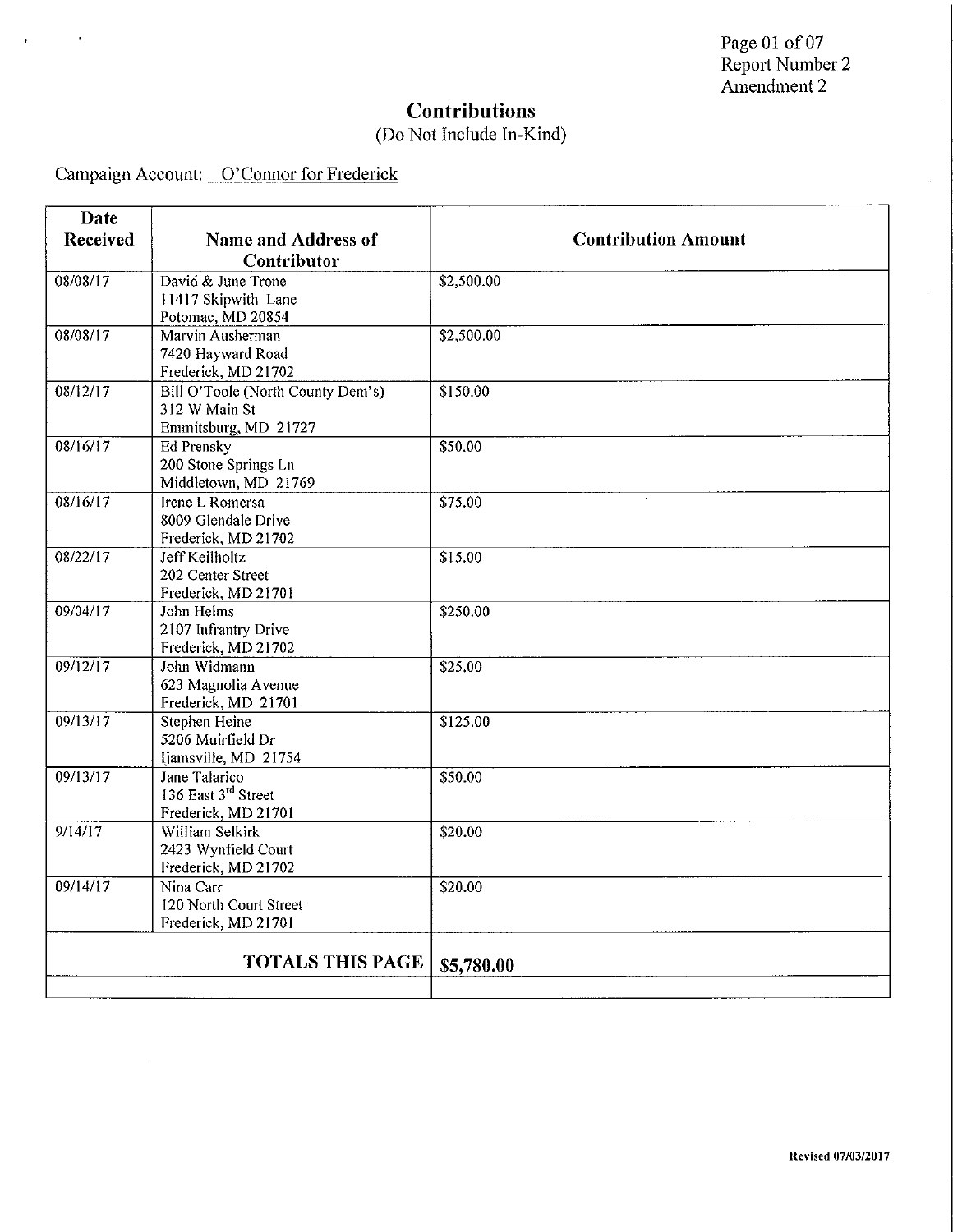### **Contributions**

#### (Do Not Include In-Kind)

Campaign Account: O'Connor for Frederick

| Date            |                                 |                            |
|-----------------|---------------------------------|----------------------------|
| <b>Received</b> | Name and Address of Contributor | <b>Contribution Amount</b> |
| 9/17/17         | Deborah Carter                  | \$50.00                    |
|                 | 14 Maple Avenue                 |                            |
|                 | Walkersville, MD 21793          |                            |
| 9/17/17         | Robert & Jan Ladner             | \$200.00                   |
|                 | 3827 Green Valley Road          |                            |
|                 | Ijamsville, MD 21754            |                            |
| 9/17/17         | Karl Bickel                     | \$100.00                   |
|                 | 11830 Brownsville Road          |                            |
|                 | Monrovia, MD 21770              |                            |
| 9/18/17         | Patricia Mayernik               | \$50.00                    |
|                 | 7185 Stillwater Court           |                            |
|                 | Frederick, MD 21702             |                            |
| 9/18/17         | Melissa Muntz                   | \$100.00                   |
|                 | 24 Lord Nickens Street          |                            |
|                 | Frederick, MD 21701             |                            |
| 9/18/17         | Margaret Hindman                | \$100.00                   |
|                 | 303 College Place               |                            |
|                 | Frederick, MD 21701             |                            |
| 9/19/17         | <b>Truby LaGarde</b>            | \$75.00                    |
|                 | 115 East 3rd Street             |                            |
|                 | Frederick, MD 21701             |                            |
| 9/19/17         | Marisa Jones                    | \$25.00                    |
|                 | 12802 Roughton Dr               |                            |
|                 | Mt. Airy, MD 21771              |                            |
| 9/20/17         | Julia Ferguson                  | \$25.00                    |
|                 | 20 East 2 <sup>nd</sup> Street  |                            |
|                 | Frederick, MD 21701             |                            |
| 9/20/17         | Darcy Richards                  | \$100.00                   |
|                 | 112 East 3rd Street             |                            |
|                 | Frederick, MD 21701             |                            |
| 9/21/17         | Douglas Summers-Stay            | \$20.00                    |
|                 | 8995 Kay Street                 |                            |
|                 | Frederick, MD 21702             |                            |
| 9/21/17         | Mark Long                       | \$50.00                    |
|                 | 800 Frailey Rd                  |                            |
|                 | Emmitsburg, MD 21727            |                            |
|                 | <b>TOTALS THIS PAGE</b>         | \$895.00                   |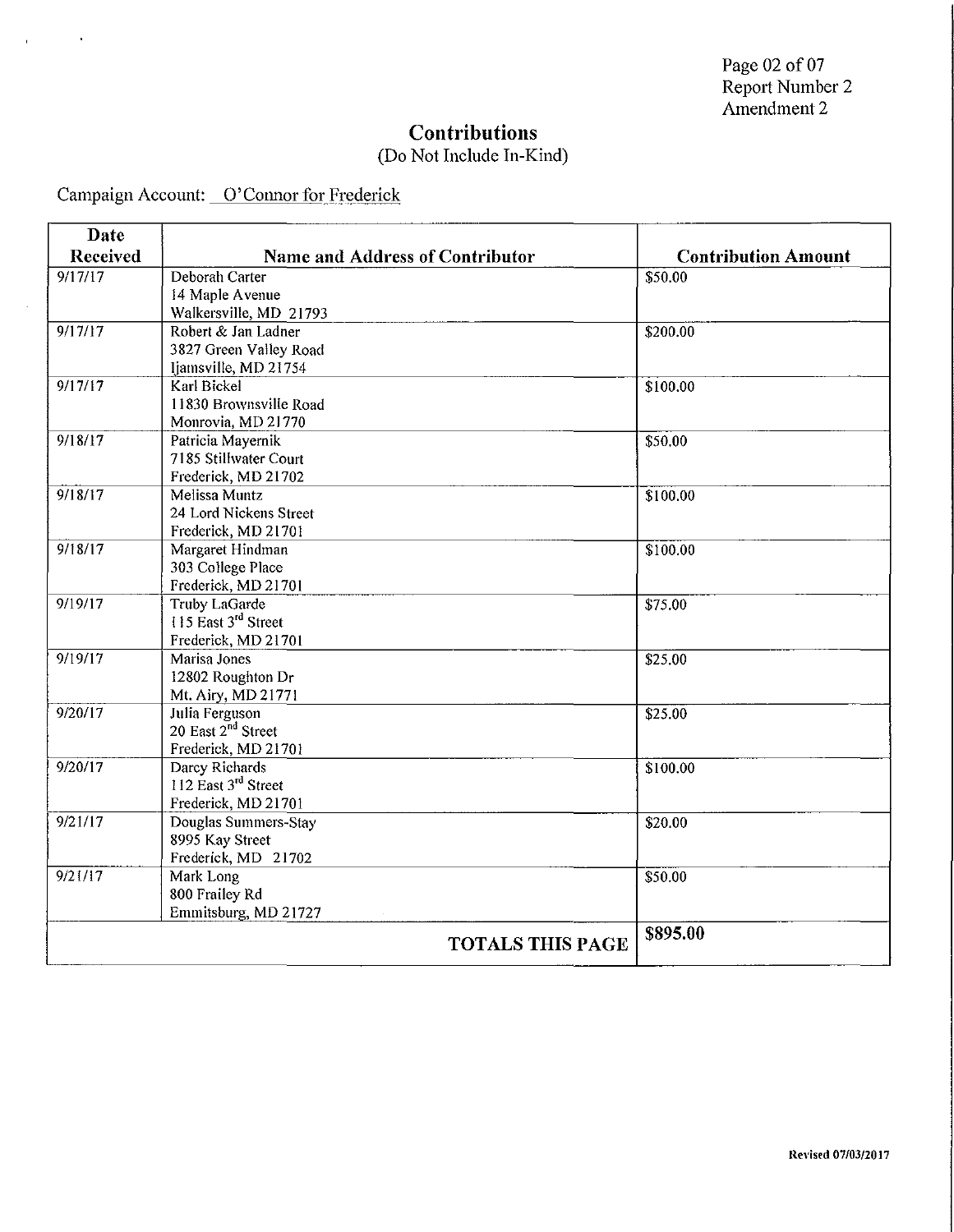$\sim$  100

### **Contributions**

(Do Not Include In-Kind)

Campaign Account: O'Connor for Frederick

J,

l,

 $\mathcal{A}^{\mathcal{A}}$ 

| Date     |                                                    |                            |
|----------|----------------------------------------------------|----------------------------|
| Received | <b>Name and Address of Contributor</b>             | <b>Contribution Amount</b> |
| 9/21/17  | Randall Simpson                                    | \$1,000.00                 |
|          | 1313 Orchard Way                                   |                            |
|          | Frederick, MD 21703                                |                            |
| 9/21/17  | Don & Ann DeArmon                                  | \$250.00                   |
|          | 108 West College Place                             |                            |
|          | Frederick, MD 21701                                |                            |
| 9/22/17  | Clyde & Jerry Hicks                                | \$250.00                   |
|          | 1004 Rosemont avenue                               |                            |
|          | Frederick, MD 21701                                |                            |
| 9/22/17  | Sharon & Alan Suarez/Feinberg                      | \$50.00                    |
|          | 234 1/2 Church Street                              |                            |
| 9/22/17  | Frederick, MD 21701                                |                            |
|          | Matthew C Jones<br>240 East 2 <sup>nd</sup> Street | \$100.00                   |
|          | Frederick, MD 21701                                |                            |
| 9/22/17  | Margaret & Michael Maupin                          | \$40.00                    |
|          | 287 Free Union Road                                |                            |
|          | Charlottesville, VA 22901                          |                            |
| 9/22/17  | Carol & Robert E Lewis                             | \$100.00                   |
|          | 301 College Place                                  |                            |
|          | Frederick, MD 21701                                |                            |
| 9/22/17  | Edward & Rose Thomas                               | \$100.00                   |
|          | 6012 White Flint Drive                             |                            |
|          | Frederick, MD 21702                                |                            |
| 9/22/17  | Jeffery Z Slavin                                   | \$126.00                   |
|          | 5706 Warwick Place                                 |                            |
|          | Chevy Chase, MD 20815                              |                            |
| 9/22/17  | Jeffery I Hurwitz                                  | \$200.00                   |
|          | PO Box 674                                         |                            |
|          | Frederick, MD 21705                                |                            |
| 9/22/17  | Mary & Lawrence Costello                           | \$250.00                   |
|          | 35 East 2 <sup>nd</sup> Street                     |                            |
|          | Frederick, MD 21701                                |                            |
| 9/22/17  | <b>Betty Durand</b>                                | \$50.00                    |
|          | 431 Heather Ridge Drive                            |                            |
|          | Frederick, MD 21702                                |                            |
|          | <b>TOTALS THIS PAGE</b>                            | \$2,516.00                 |
|          |                                                    |                            |

**Rel'ised 07/03/2017** 

 $\bar{z}$ 

 $\mathcal{A}^{\prime}$ 

 $\mathcal{A}^{\text{max}}_{\text{max}}$  and  $\mathcal{A}^{\text{max}}_{\text{max}}$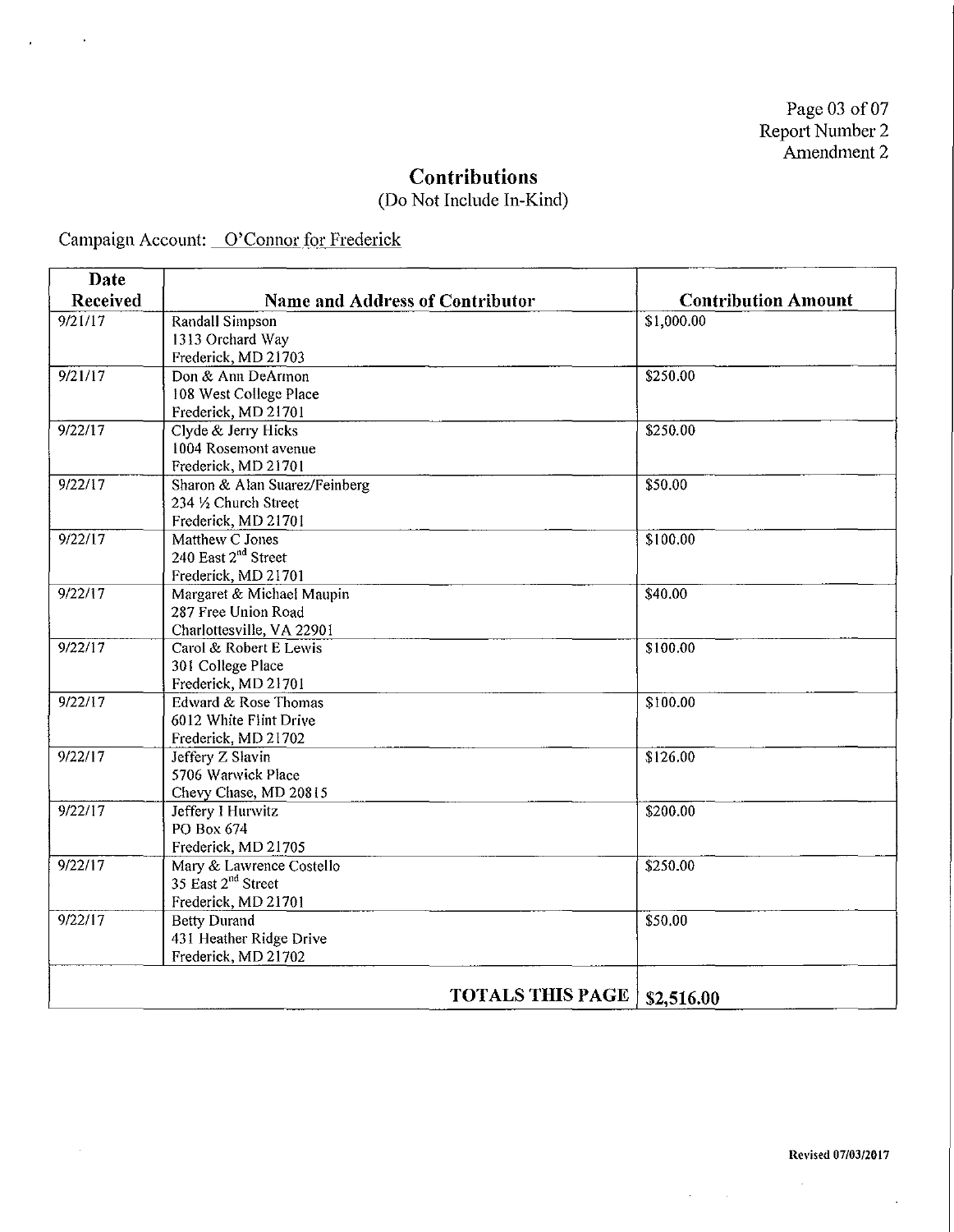$\sim$ 

### **Contributions**

(Do Not Include In-Kind)

 $\overline{\phantom{a}}$ 

 $\overline{a}$ 

Campaign Account: O'Connor for Frederick

 $\ddot{\phantom{1}}$ 

 $\ddot{\phantom{a}}$ 

| Date     |                                        |                         |                            |
|----------|----------------------------------------|-------------------------|----------------------------|
| Received | <b>Name and Address of Contributor</b> |                         | <b>Contribution Amount</b> |
| 9/23/17  | Barbara Dillon                         |                         | \$50.00                    |
|          | 28 Lord Nickens St                     |                         |                            |
|          | Frederick, MD 21701                    |                         |                            |
| 9/23/17  | Judy Rice                              |                         | \$250.00                   |
|          | 335 East 3rd Street                    |                         |                            |
|          | Frederick, MD 21701                    |                         |                            |
| 9/23/17  | <b>Todd Anderson</b>                   |                         | \$50.00                    |
|          | 406 Fairview Avenue                    |                         |                            |
|          | Frederick, MD 21701                    |                         |                            |
| 9/23/17  | Tammy O'Connor                         |                         | \$20.00                    |
|          | 640 Lee Place                          |                         |                            |
|          | Frederick, MD 21701                    |                         |                            |
| 9/23/17  | Joseph Kreke                           |                         | $\overline{$100.09}$       |
|          | 428 Carrol Parkway                     |                         |                            |
|          | Frederick, MD 21701                    |                         |                            |
| 9/23/17  | <b>Brian Bartoldus</b>                 |                         | \$50.00                    |
|          | 334 Park Avenue                        |                         |                            |
|          | Frederick, MD 21701                    |                         |                            |
| 9/23/17  | Kai Hagen                              |                         | \$100.00                   |
|          | 13150 Mink Farm Rd                     |                         |                            |
|          | Thurmont, MD 21788                     |                         |                            |
| 9/23/17  | Kelly Russell                          |                         | \$100.00                   |
|          | 301 College Av                         |                         |                            |
|          | Frederick, MD 21701                    |                         |                            |
| 9/23/17  | Roger Wilson                           |                         | \$100.00                   |
|          | 1816 River Mist Ct                     |                         |                            |
|          | Frederick, MD 21701                    |                         |                            |
| 9/23/17  | Cynthia & Jonathan Greenway            |                         | \$250.00                   |
|          | PO Box 714                             |                         |                            |
|          | Frederick, MD 21705                    |                         |                            |
| 9/23/17  | Joe Berman                             |                         | \$250.00                   |
|          | 84405 Legg Road                        |                         |                            |
|          | Frederick, MD 21704                    |                         |                            |
| 9/23/17  | Dana & Margery French                  |                         | \$250.00                   |
|          | 105 College avenue                     |                         |                            |
|          | Frederick, MD 21701                    |                         |                            |
|          |                                        |                         |                            |
|          |                                        | <b>TOTALS THIS PAGE</b> | \$1,570.09                 |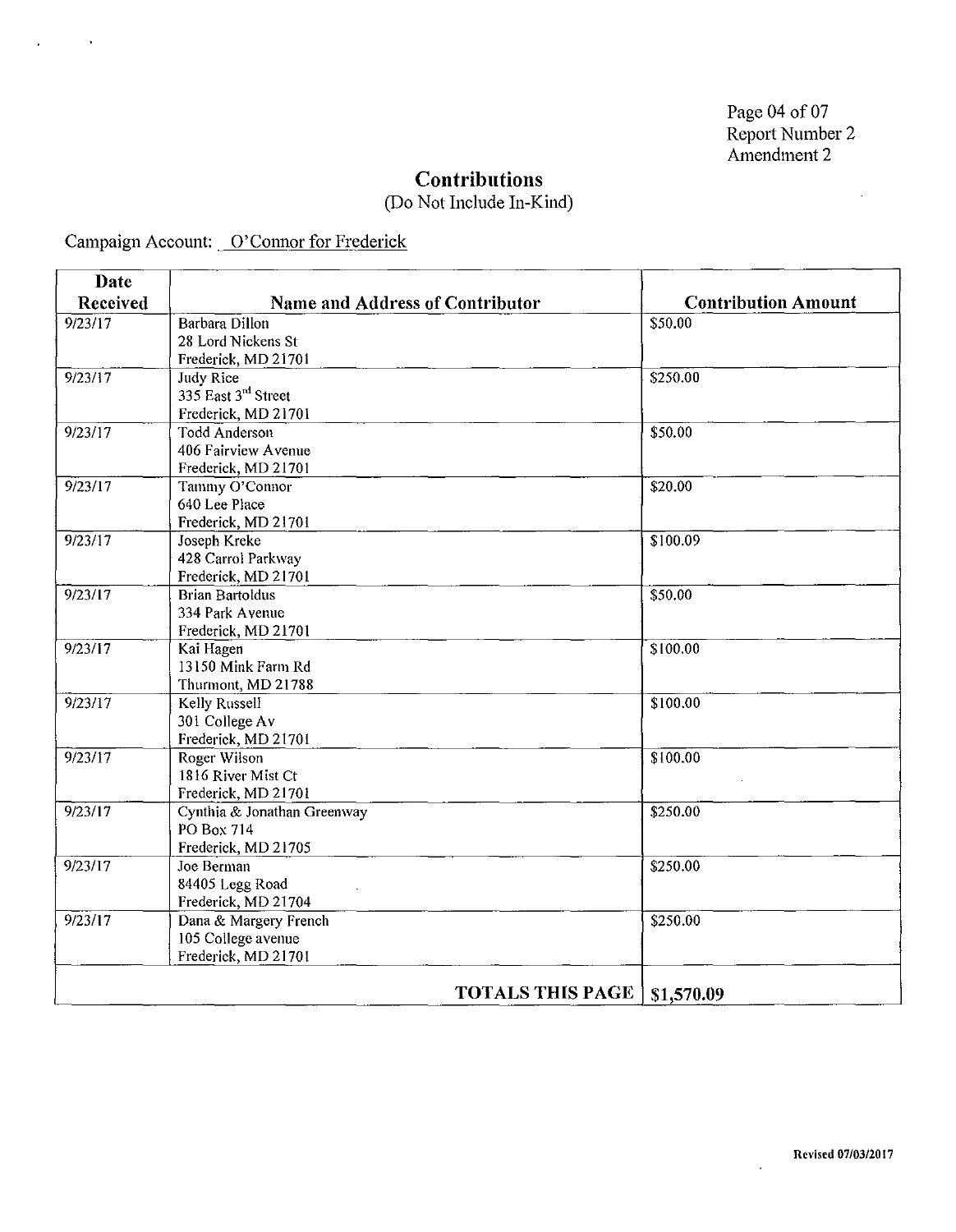Page 05 of 07 Report Number 2 Amendment 2

## **Contributions**

(Do Not Include In-Kind)

Campaign Account: O'Connor for Frederick

 $\mathcal{L}_{\mathcal{L}}$ 

 $\mathbf{r}$ 

 $\ddot{\phantom{a}}$ 

| Date     |                                 |                            |
|----------|---------------------------------|----------------------------|
| Received | Name and Address of Contributor | <b>Contribution Amount</b> |
| 9/23/17  | <b>Thomas Slater</b>            | \$250.00                   |
|          | 129 West Patrick Street         |                            |
|          | Frederick, MD 21701             |                            |
| 9/23/17  | Jan & John Gardner              | \$200.00                   |
|          | 6102 Fieldcrest Drive           |                            |
|          | Frederick, MD 21701             |                            |
| 9/23/17  | <b>Ben MacShane</b>             | \$200.00                   |
|          | 1105 Rosemont Avenue            |                            |
|          | Frederick, MD 21701             |                            |
| 9/23/17  | Robert Kresslein                | \$200.00                   |
|          | 1721 Dalgren Road               |                            |
|          | Middletown, MD 21769            |                            |
| 9/23/17  | Friends of Carol Krimm          | \$125.00                   |
|          | <b>PO Box 751</b>               |                            |
|          | Frederick, MD 21705             |                            |
| 9/23/17  | Carol Krimm                     | \$125.00                   |
|          | 1587 Abbey Court                |                            |
|          | Frederick, MD 21701             |                            |
| 9/23/17  | Ann McDermott                   | \$100.00                   |
|          | 603 Fairview Avenue             |                            |
|          | Frederick, MD 21701             |                            |
| 9/23/17  | Meta & Michael Nash             | \$100.00                   |
|          | 300 Rockwell Terrace            |                            |
|          | Frederick, MD 21701             |                            |
| 9/23/17  | Susan & Richard Holt            | 3100.00                    |
|          | 7407 Skyline Drive              |                            |
|          | Frederick, MD 21702             |                            |
| 9/23/17  | Maura Fitzpatrick               | \$100.00                   |
|          | 100 East Church Street          |                            |
|          | Frederick, MD 21701             |                            |
| 9/23/17  | Dr. Kenneth Kerr                | \$50.00                    |
|          | 7412 Skyline Drive              |                            |
|          | Frederick, MD 21702             |                            |
| 9/23/17  | Doris Vona                      | \$50.00                    |
|          | 700 Rosemont Avenue             |                            |
|          | Frederick, MD 21701             |                            |
|          | <b>TOTALS THIS PAGE</b>         |                            |
|          |                                 | \$1,600.00                 |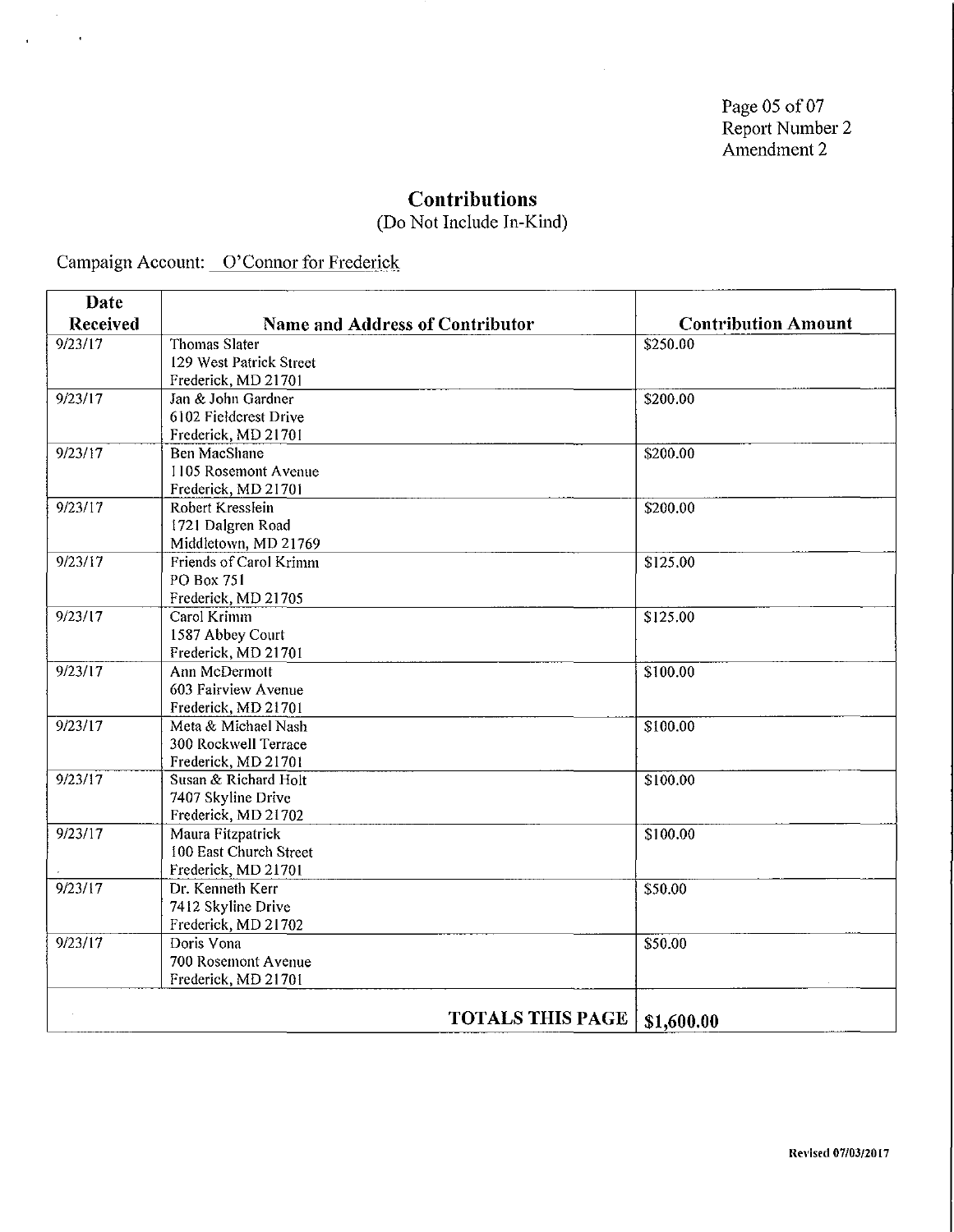Page 06 of 07 Report Number 2 Amendment 2

### **Contributions**

(Do Not Include In-Kind)

Campaign Account: O'Connor for Frederick

 $\hat{\mathbf{r}}$ 

 $\bar{z}$ 

| Date     |                                                                                     |                            |
|----------|-------------------------------------------------------------------------------------|----------------------------|
| Received | <b>Name and Address of Contributor</b>                                              | <b>Contribution Amount</b> |
| 9/23/17  | Deborah Reynolds<br>110 Fairview Avenue<br>Frederick, MD 21701                      | \$50.00                    |
| 9/23/17  | Marsha Evans<br>36652 Cedar Drive<br>Millville, DE 19967                            | \$25.00                    |
| 9/23/17  | Karen Joy Skinner<br>1901 Bedford Court<br>Frederick, MD 21702                      | \$50.00                    |
| 9/23/17  | Gregory & Deborah Wasserbach<br>1815 beaver Creek Lane<br>Frederick, MD 21702       | \$100.00                   |
| 9/24/17  | Myrna Whitworth<br>9721 Woodcliff Court<br>New Market, MD 21774                     | \$50.00                    |
| 9/28/17  | Regina Graham<br>515 Klinehearts Alley<br>Frederick, MD 21701                       | \$50.00                    |
| 9/26/17  | Friends of Stephen Slater<br>PO Box 3448<br>Frederick, MD 21701                     | \$250.00                   |
| 9/26/17  | Joan Canfield<br>607 Lindberg Court<br>Frederick, MD 21701                          | \$50.00                    |
| 9/27/17  | <b>Annette Breiling</b><br>3300 Lowell Lane<br>Ijamsville, MD 21754                 | \$100.00                   |
| 9/28/17  | Ellen Byrne<br>19 West 3 <sup>rd</sup> Street<br>Frederick, MD 21701                | \$50.00                    |
| 9/28/17  | James N. Plamondon<br>4991 New Design Road<br><b>STE 109</b><br>Frederick, MD 21703 | \$250.00                   |
| 9/29/17  | Patrice Gallagher<br>102 West Church Street<br>Frederick, MD 21701                  | \$100.00                   |
|          |                                                                                     |                            |
|          | <b>TOTAL THIS PAGE</b>                                                              | \$1,125.00                 |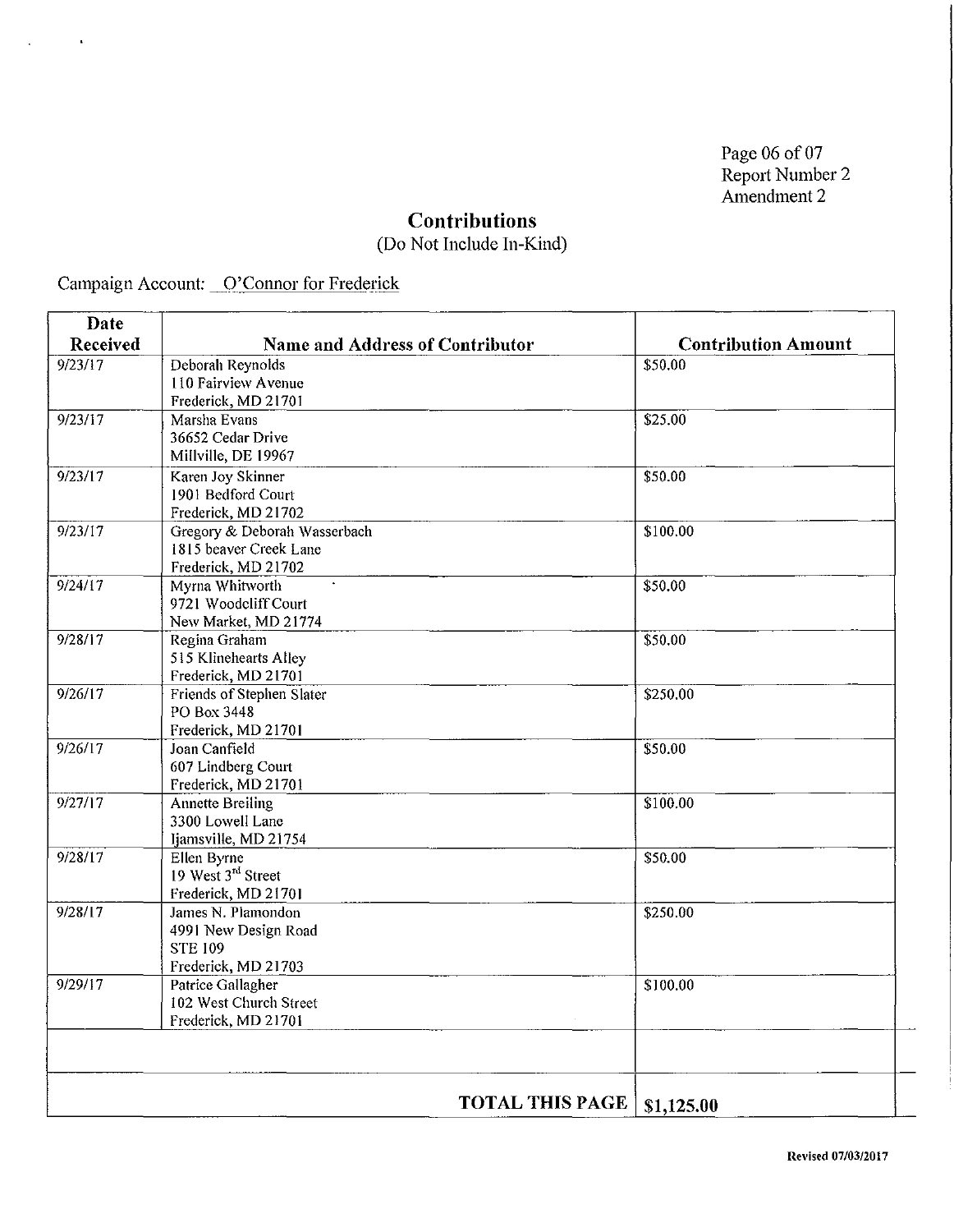Page 07 of 07 Report Number 2 Amendment 2

 $\sim 10^{-1}$ 

## **Contributions**

(Do Not Include In-Kind)

Campaign Account: O'Connor for Frederick

 $\hat{\textbf{r}}$ 

 $\overline{\phantom{a}}$ 

| <b>Date</b>          |                                 |                            |
|----------------------|---------------------------------|----------------------------|
| Received             | Name and Address of Contributor | <b>Contribution Amount</b> |
| $9/30/\overline{17}$ | Mary M Graham                   | \$50.00                    |
|                      | 2530 Island Grove Blvd          |                            |
|                      | Frederick, MD 21701             |                            |
| 10/02/17             | Thomas Powell                   | \$500.00                   |
|                      | 572 Lancaster Pl                |                            |
|                      | Frederick, MD 21703             |                            |
| 8/18/17              | Credit (Vista Print)            | \$332.48                   |
| 09/11/17             | Credit (Lowes)                  | \$16.40                    |
|                      | April Clemons                   | \$20.00                    |
| 09/23/17             | 802 Trail Avenue                |                            |
|                      | Frederick, MD 21701             |                            |
|                      |                                 |                            |
|                      |                                 |                            |
|                      |                                 |                            |
|                      |                                 |                            |
|                      |                                 |                            |
|                      |                                 |                            |
|                      |                                 |                            |
|                      |                                 |                            |
|                      |                                 |                            |
|                      | <b>TOTAL THIS PAGE</b>          | \$918.88                   |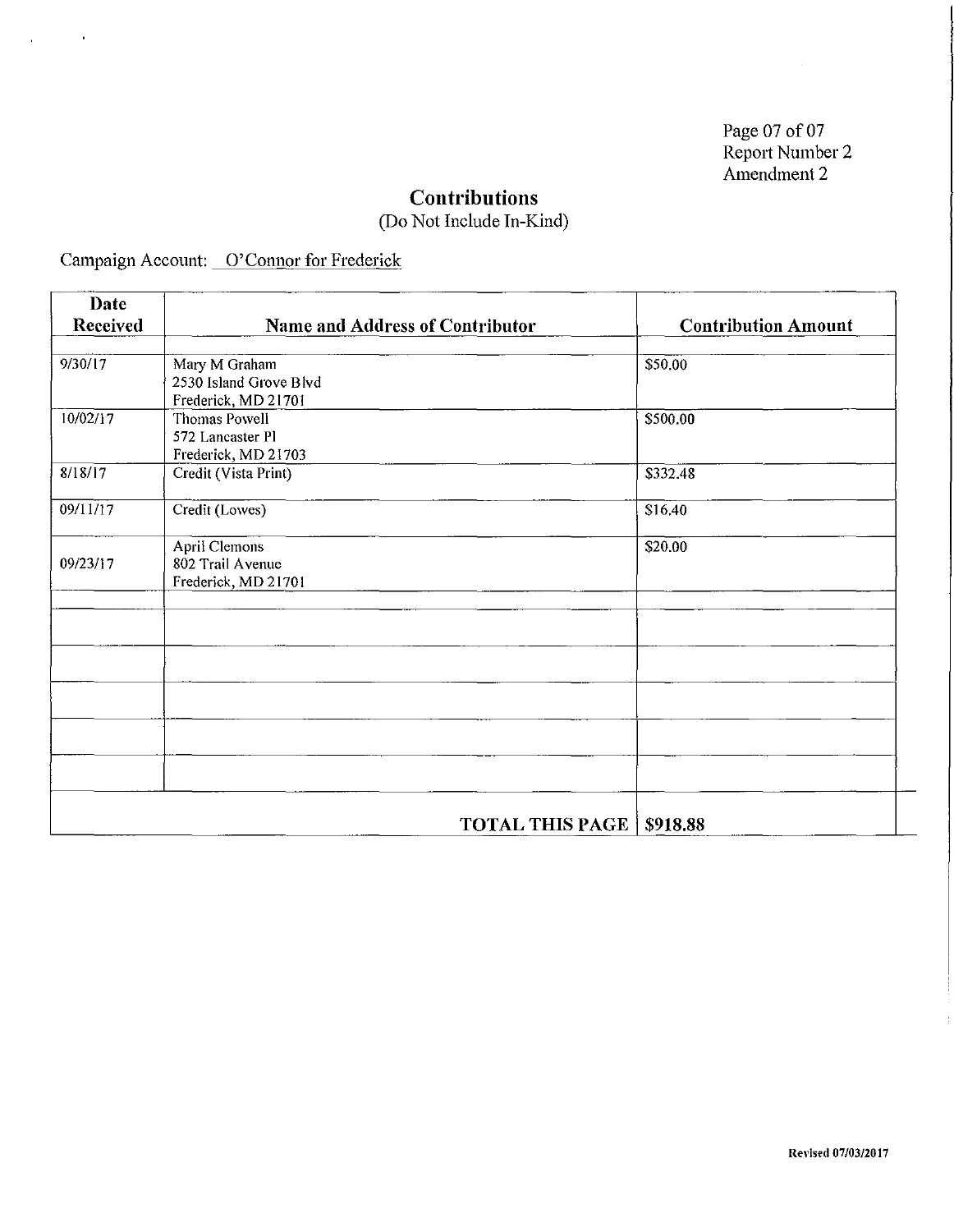Page 01 of 5 Report Number 2 Amendment 2

# **Expenditures**

Campaign Account: O'Connor for Frederick

 $\ddot{\phantom{1}}$ 

 $\mathcal{L}$ 

| Date     | Name and Address of Payee                                                  | <b>Nature of Expenditure</b>    | Amount             |
|----------|----------------------------------------------------------------------------|---------------------------------|--------------------|
| 08/08/17 | Vista Print<br>www.vistaprint.com                                          | <b>Yard Signs</b>               | \$332.48           |
| 08/16/17 | Stripe<br>www.stripe.com                                                   | Processing Fees                 | \$1.75             |
| 08/22/17 | <b>Stripe</b><br>www.stripe.com                                            | Processing Fees                 | $\overline{$3.74}$ |
| 08/28/17 | Walmart<br>2421 Monocacy Boluvard<br>Frederick, MD                         | <b>Campaign Supplies</b>        | \$51.84            |
| 08/29/17 | <b>Airport Signs</b><br>201 Bucheimer Road<br>Frederick, MD 21701          | <b>Signs</b>                    | \$460.78           |
| 08/30/17 | Print.com<br>Wwwprint.com                                                  | Mailer                          | \$252.99           |
| 09/01/17 | <b>Judy Rice</b><br>335 East 3 <sup>rd</sup> Street<br>Frederick, MD 21701 | Reimbursement Campaign Supplies | 44.89              |
| 09/01/17 | <b>Tri-State Printing</b><br>120 Bester Street<br>Hagerstown, MD 21740     | Mailings $(2)$                  | \$1,515.84         |
| 09/04/17 | Stripe<br>www.stripe.com                                                   | Processing Fees                 | 37.55              |
| 09/05/17 | Lowes<br>5611 Bukeystown Pike<br>Frederick, MD 21704                       | Campaign Supplies               | \$34.96            |
| 09/07/17 | Frederick News Post<br>351 Ballenger Creek Center<br>Frederick, MD 21703   | $FNP$ ads $(3)$                 | \$1,663.53         |
| 09/11/17 | Lowes<br>5611 Bukeystown Pike<br>Frederick, MD 21704                       | Campaign Supplies (4)           | \$165.45           |
|          |                                                                            | <b>TOTALS THIS PAGE</b>         | \$4,532.80         |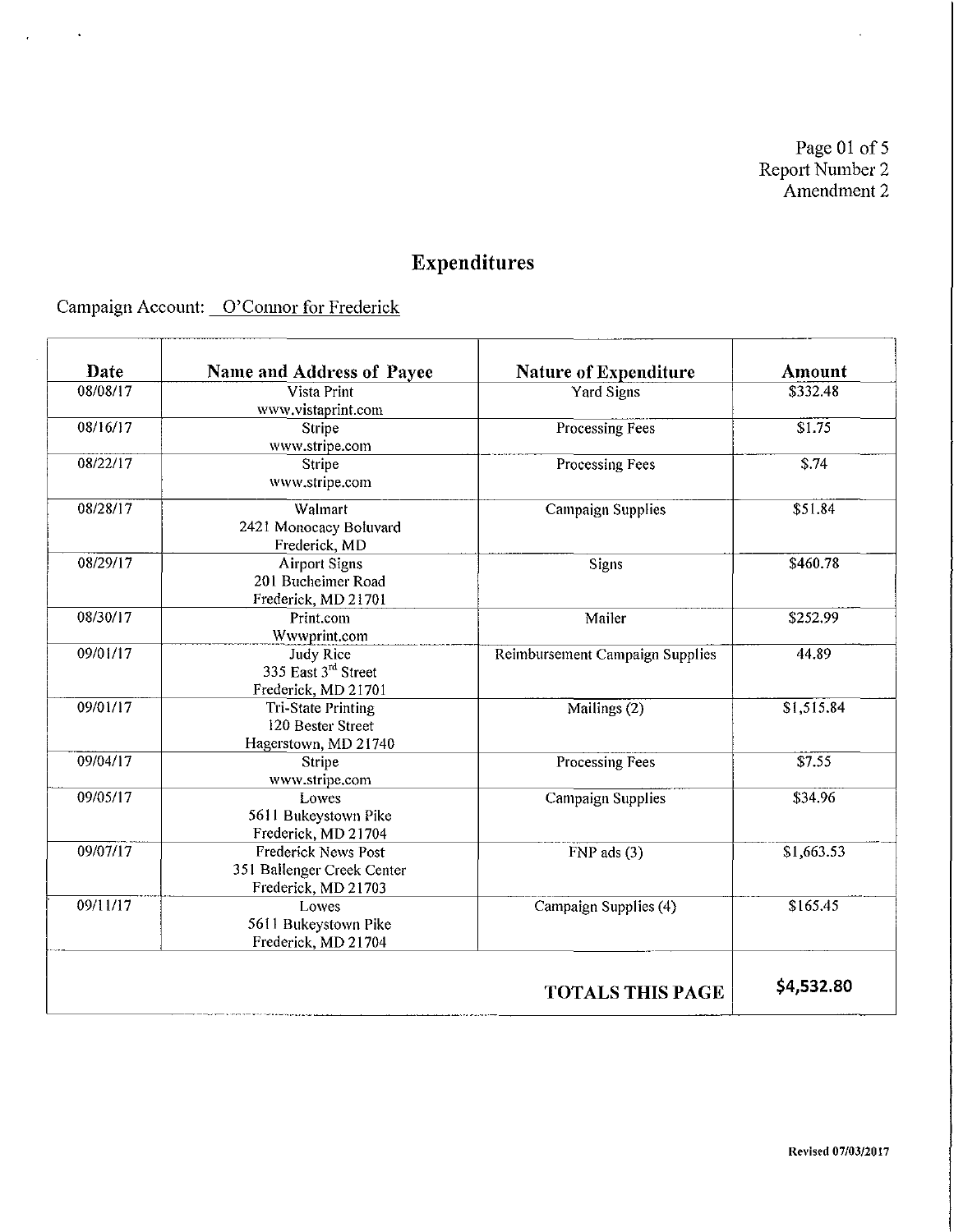Page  $02$  of 5 Report Number 2 Amendment 2

# **Expenditures**

Campaign Account: O'Connor for Frederick

 $\hat{\mathbf{r}}$ 

 $\overline{\phantom{a}}$ 

| Date     | Name and Address of Payee           | Nature of Expenditure           | <b>Amount</b>      |
|----------|-------------------------------------|---------------------------------|--------------------|
| 09/12/17 | PayPal                              | Processing Fees                 | \$1.03             |
| 09/13/17 | www.paypal.com                      |                                 | \$3.93             |
|          | PayPal<br>www.paypal.com            | Processing Fees                 |                    |
| 09/13/17 | Stripe                              | Processing Fees                 | \$1.75             |
|          | www.stripe.com                      |                                 |                    |
| 09/13/17 | Party City                          | Campaign Supplies               | \$37.95            |
|          | 5600 Urbana Pike                    |                                 |                    |
|          | Frederick, MD 21704                 |                                 |                    |
| 09/13/17 | La Paz Restaurant                   | Primary Election Campaign Party | \$724.68           |
|          | 51 South Market Street              |                                 |                    |
|          | Frederick, MD 21701                 |                                 |                    |
| 09/14/17 | Stripe                              | <b>Processing Fees</b>          | \$.88              |
|          | www.stripe.com                      |                                 |                    |
| 09/14/17 | Stripe                              | Processing Fees                 | \$.88              |
|          | www.stripe.com                      |                                 |                    |
| 09/17/17 | PayPal                              | Processing Fees                 | $\overline{$1.75}$ |
|          | www.paypal.com                      |                                 |                    |
| 09/17/17 | Frederick County Democratic Central | <b>Unity Event</b>              | \$250.00           |
|          | Committee                           |                                 |                    |
| 09/18/17 | Stripe                              | <b>Processing Fees</b>          | \$1.75             |
|          | www.stripe.com                      |                                 |                    |
| 09/18/17 | Stripe                              | Processing Fees                 | \$3.20             |
|          | www.stripe.com                      |                                 |                    |
| 09/18/17 | PayPal                              | Processing Fees                 | \$3.20             |
|          | www.paypal.com                      |                                 |                    |
|          |                                     | <b>TOTALS THIS PAGE</b>         | \$1,031.00         |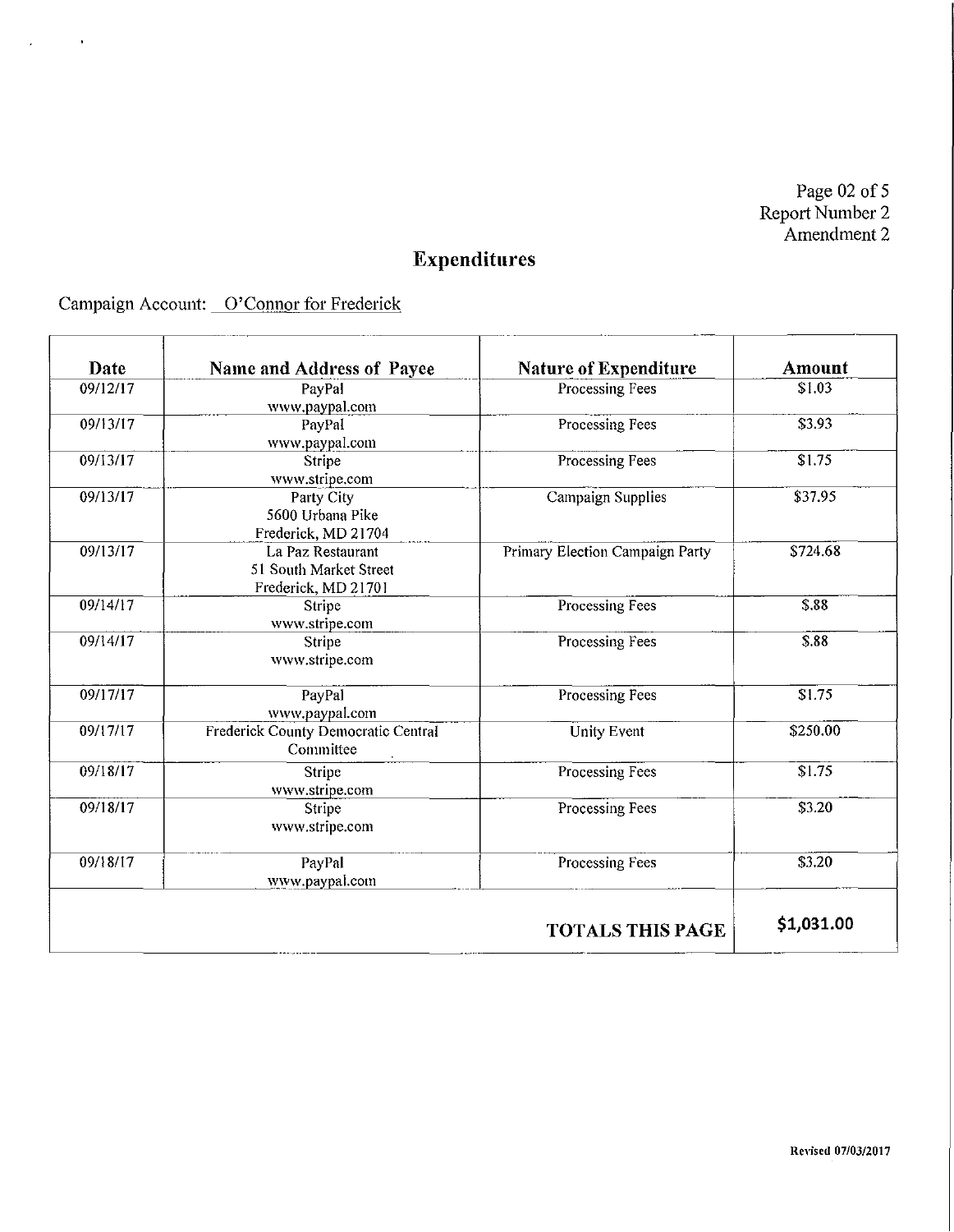Page 3 of 5 RepOit Number 2 Amendment 2

## **Expenditures**

-

Campaign Account: O'Connor for Frederick

 $\overline{1}$ 

| Date     | Name and Address of Payee                                     | <b>Nature of Expenditure</b> | Amount   |
|----------|---------------------------------------------------------------|------------------------------|----------|
| 09/19/17 | Wegmans<br>7830 Wormans Mill Road<br>Frederick, MD 21701      | <b>Event Supplies</b>        | \$112.85 |
| 09/19/17 | Stripe<br>www.stripe.com                                      | Processing Fees              | \$2.48   |
| 09/19/17 | Stripe<br>www.stripe.com                                      | Processing Fees              | \$1.03   |
| 09/20/17 | Stripe<br>www.stripe.com                                      | Processing Fees              | \$3.20   |
| 09/20/17 | <b>Stripe</b><br>www.stripe.com                               | <b>Processing Fees</b>       | \$1.03   |
| 09/21/17 | PayPal<br>www.paypal.com                                      | Processing Fees              | \$.88    |
| 09/21/17 | PayPal<br>www.paypal.com                                      | Processing Fees              | \$1.75   |
| 09/21/17 | Stripe<br>www.stripe.com                                      | <b>Processing Fees</b>       | \$29.30  |
| 09/21/17 | Stripe<br>www.stripe.com                                      | Processing Fees              | \$7.55   |
| 09/22/17 | <b>Stripe</b><br>www.stripe.com                               | Processing Fees              | \$7.55   |
| 09/22/17 | Stripe<br>www.stripe.com                                      | Processing Fees              | \$1.75   |
| 09/22/17 | Tri-State Printing<br>120 Bester Road<br>Hagerstown, MD 21740 | Print Work                   | \$137.80 |
|          |                                                               | <b>TOTALS THIS PAGE</b>      | \$307.17 |

 $\hat{\mathcal{A}}$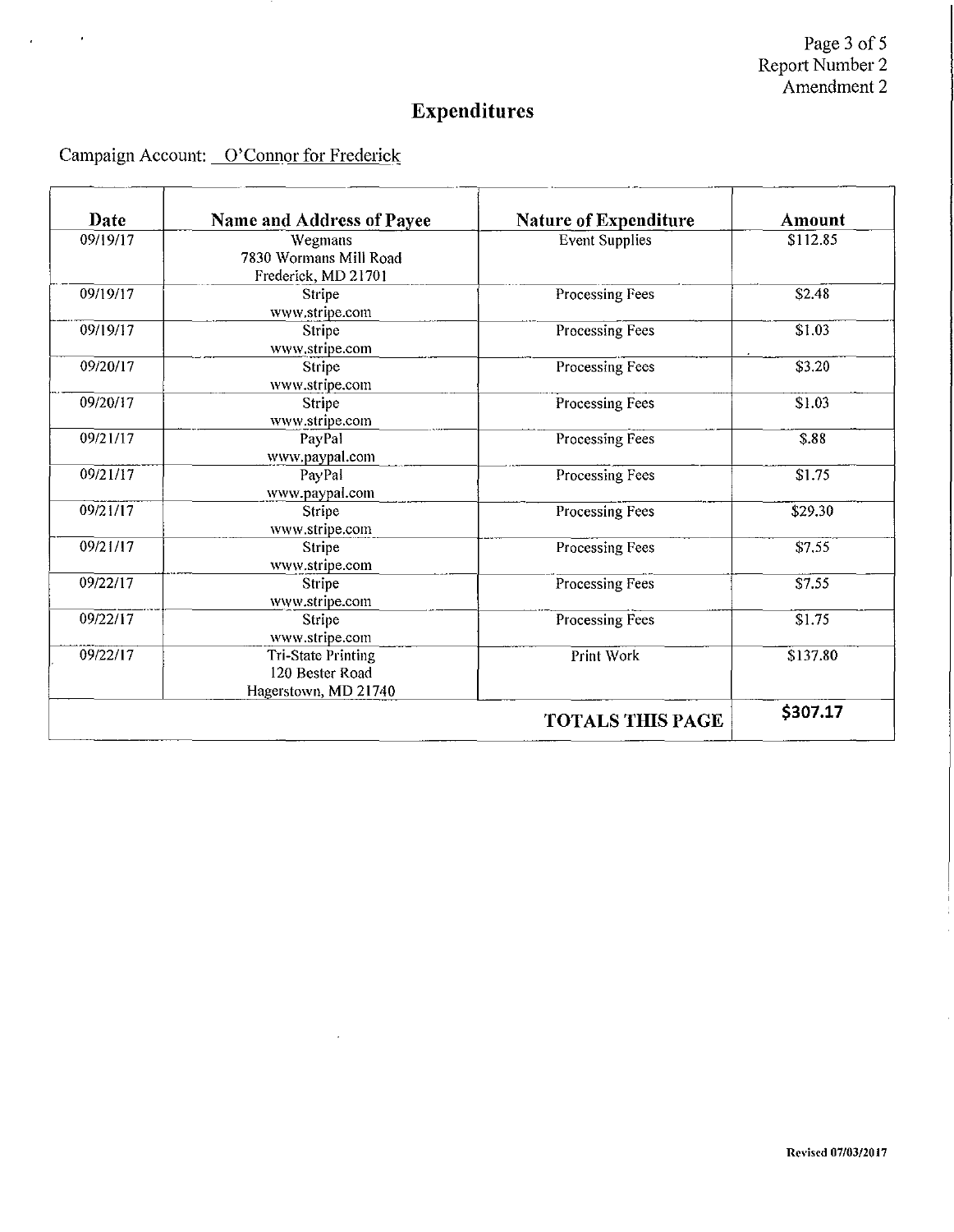Page 4 of 5 Report Number 2 Amendment 2

## **Expenditures**

#### Campaign Account: O'Connor for Frederick

| Date     | Name and Address of Payee           | Nature of Expenditure   | <b>Amount</b> |
|----------|-------------------------------------|-------------------------|---------------|
| 09/23/17 | Stripe<br>www.stripe.com            | Processing Fees         | \$1.75        |
| 09/23/17 | PayPal Fees<br>www.paypal.com       | Processing Fees         | \$7.55        |
| 09/23/17 | Stripe<br>www.stripe.com            | Processing Fees         | \$1.75        |
| 09/23/17 | Square<br>www.square.com            | Processing Fees         | \$.85         |
| 09/23/17 | Square<br>www.square.com            | Processing Fees         | \$2.75        |
| 09/23/17 | Square<br>ww.square.com             | Processing Fees         | \$1.38        |
| 09/23/17 | Square<br>www.square.com            | Processing Fees         | \$2.75        |
| 09/23/17 | Square<br>www.square.com            | Processing Fees         | \$2.75        |
| 09/24/17 | Stripe<br>www.stripe.com            | Processing Fees         | \$1.75        |
| 09/28/17 | Stripe<br>www.stripe.com            | Processing Fees         | \$1.75        |
| 09/28/17 | Stripe<br>www.stripe.com            | Processing Fees         | \$1.75        |
| 09/28/17 | Frederick County Board of Elections | Absentee Data           | \$25.00       |
|          |                                     | <b>TOTALS THIS PAGE</b> | \$51.78       |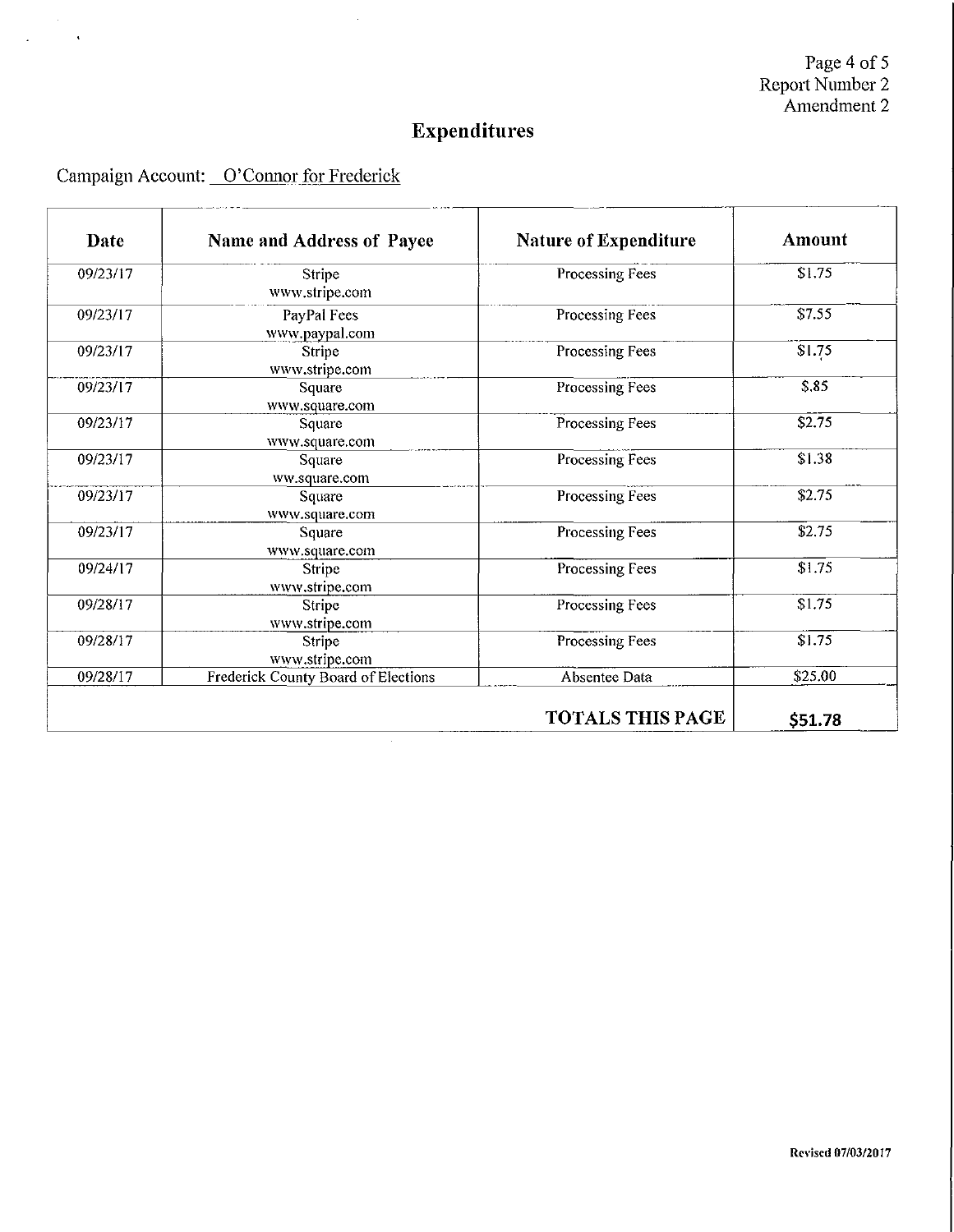Page 5 of 5 Report Number 2 Amendment 2

# **Expenditures**

Campaign Account: O'Connor for Frederick

 $\ddot{\phantom{a}}$ 

 $\mathbf{r}$ 

| Date     | <b>Name and Address of Payee</b>                                     | <b>Nature of Expenditure</b> | Amount   |
|----------|----------------------------------------------------------------------|------------------------------|----------|
| 10/02/17 | Stripe<br>www.stripe.com                                             | Processing Fees              | \$14.80  |
| 9/23/17  | Stripe<br>www.stripe.com                                             | Processing Fees              | .88      |
| 10/05/17 | <b>Tri-State Printing</b><br>120 Bester Road<br>Hagerstown, MD 21740 | Printing                     | \$689.32 |
| 9/24/17  | Square<br>www.Square.com                                             | <b>Instant Deposit Fee</b>   | \$3.60   |
|          |                                                                      |                              |          |
|          |                                                                      |                              |          |
|          |                                                                      |                              |          |
|          |                                                                      |                              |          |
|          |                                                                      |                              |          |
|          |                                                                      |                              |          |
|          |                                                                      |                              |          |
|          |                                                                      |                              |          |
|          |                                                                      | <b>TOTALS THIS PAGE</b>      | \$708.60 |